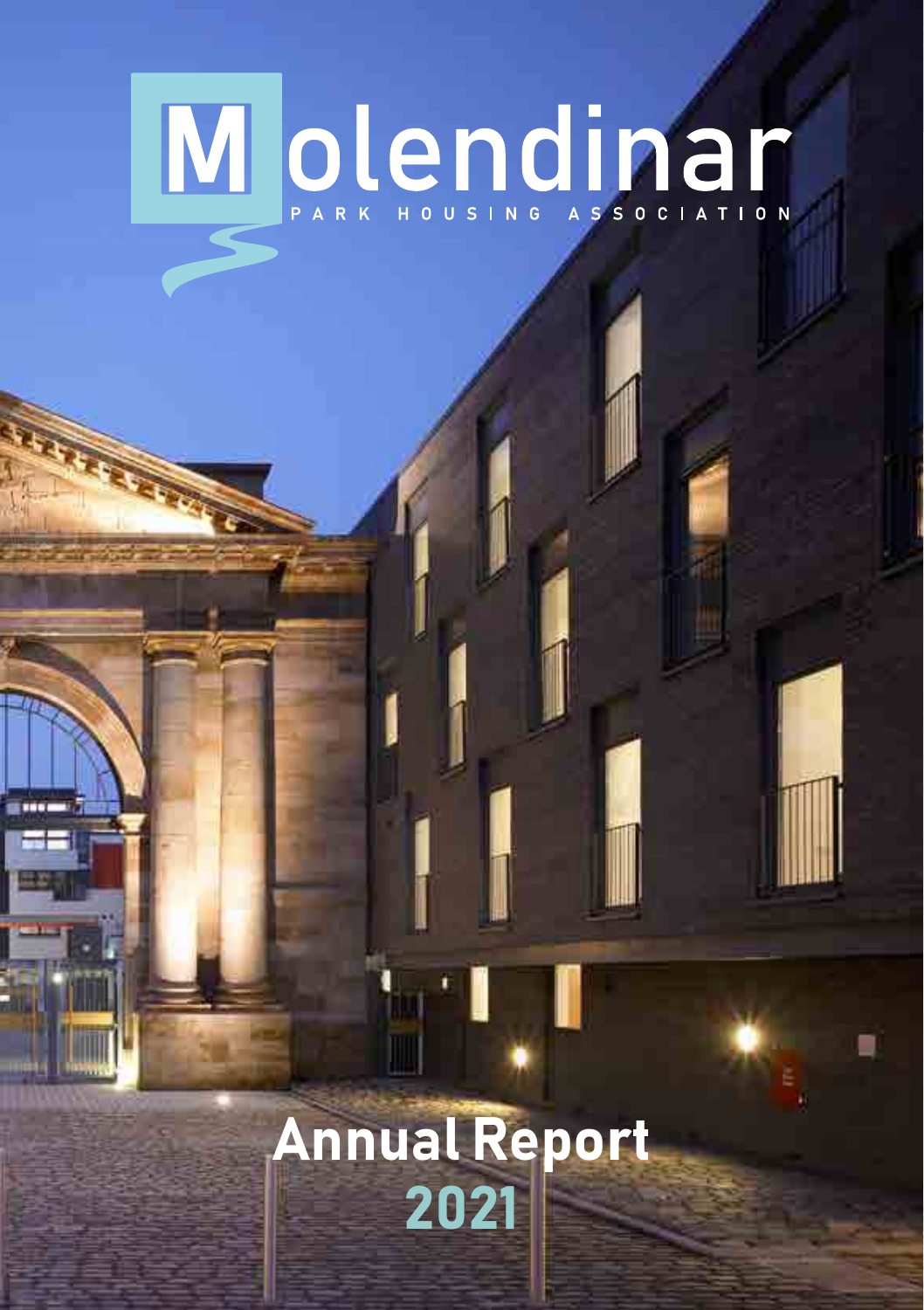## Chairperson's Statement

2020/2021 has been a challenging year for the Association due to the Covid 19 crisis. Throughout this crisis the Association provided a service to its residents ensuring that essential repair and maintenance work continued. The Association did not participate in the Government Furlough Scheme and all staff worked from home to ensure that support and advice was readily available.

Presently, the UK is still being affected by Covid-19 and while lockdown restrictions are beginning to ease there is still some way to go before we return to normality. We continue to monitor the early signs of impacts on the Association's finances and are pleased to report the Association's financial position remains stable

The Association completed a Revised Business Plan in 2019/2020. The first review of the Business Plan took place in March 2021. There was a consensus that the past year had been positive considering Covid-19 had been so disruptive to many businesses and that the Association is on track to deliver the strategic objectives and priorities set out in the Business Plan.

WE LOOK FORWARD TO THE NEXT YEAR WITH CONFIDENCE AND ENTHUSIASM TO CONTINUE TO PROVIDE OUR RESIDENTS WITH HIGH STANDARDS OF SERVICE "

"<br>"<br>
<sup>"</sup>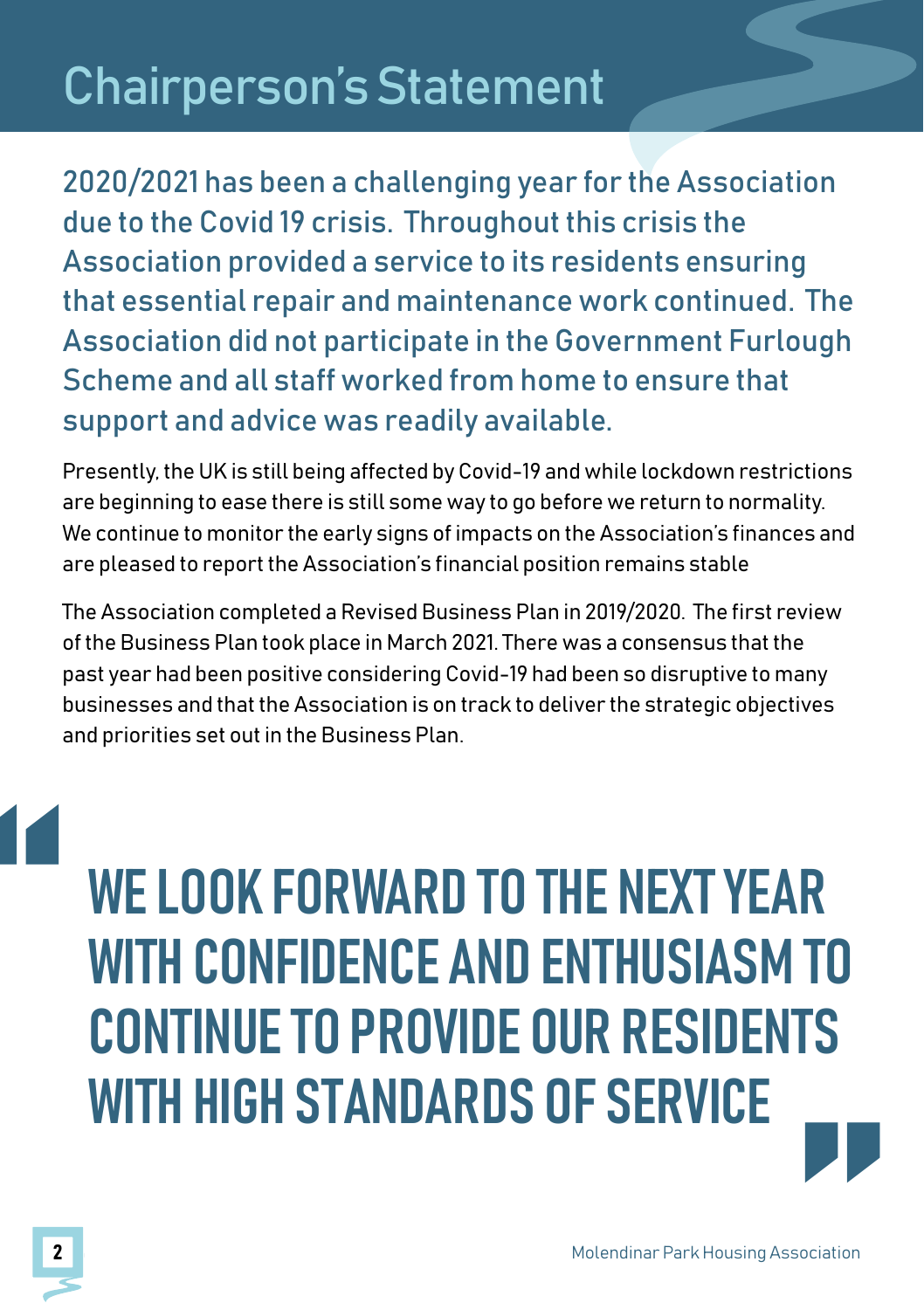This year saw the Association carrying out an Organisational Review which has resulted in a new and more robust structure which will equip the Association with the staff and expertise to move forward. Work has also been done to agree and implement a hybrid working model. This is a more modern and effective way for staff resources to be used to deliver the Association's objectives. As a result of this arrangement the office the office at 3 Graham Square will be reconfigured to support the implementation of this working model.



There were some staff changes throughout the year. Isobel Clark, Customer Services Officer, and Alexis Cosgrove both retired. We wish them well for the future.

Assurance can be given that the Association continues to meet all regulatory requirements and we continue to carry out internal and external audits to ensure our compliance with legislation, our current policies and best practice.

As we emerge from the current pandemic we look forward to the next year with confidence and enthusiasm to continue to provide our residents with high standards of service.

I would like to thank my colleagues on the Management Committee for their hard work and dedication, particularly during the Covid 19 crisis. I would also like to acknowledge the staff team for their continuing commitment to the Association during the year.

Andrew Scott

**Chairperson**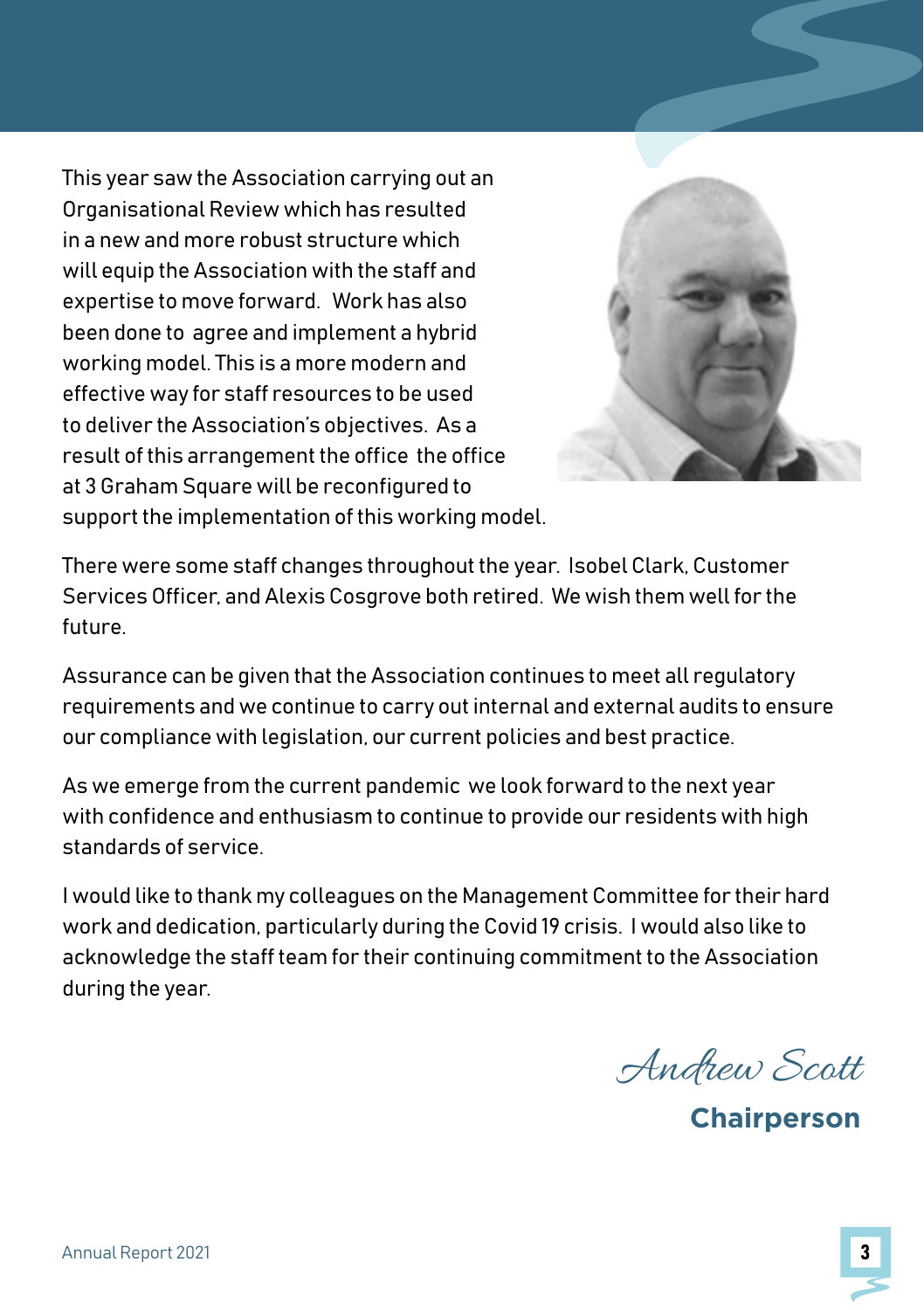## Complaint's Report

We welcome all complaints at MPHA. Your complaints allow us to learn from situations where you have been less than satisfied with our services. They help us to identify areas where we can make improvements and our level of service to you. We aim to resolve all complaints within five working days. We will keep you updated throughout the process and escalate the matter if we cannot resolve the issue within 5 days.

We received 34 complaints between 1<sup>st</sup> April 2020 and 31<sup>st</sup> March 2021. All the complaints were resolved within our given timescales.

|                                                            | 1 <sup>st</sup> Stage<br><b>Complaints</b> | 2 <sup>nd</sup> Stage<br><b>Complaints</b> |
|------------------------------------------------------------|--------------------------------------------|--------------------------------------------|
| Complaints received in the reporting year                  | 34                                         |                                            |
| Complaints responded to in full in the reporting year      | 34                                         |                                            |
| Complaints upheld in the reporting year                    | 34                                         | U                                          |
| Complaints responded to in full with timescales set<br>out | 34                                         | 0                                          |

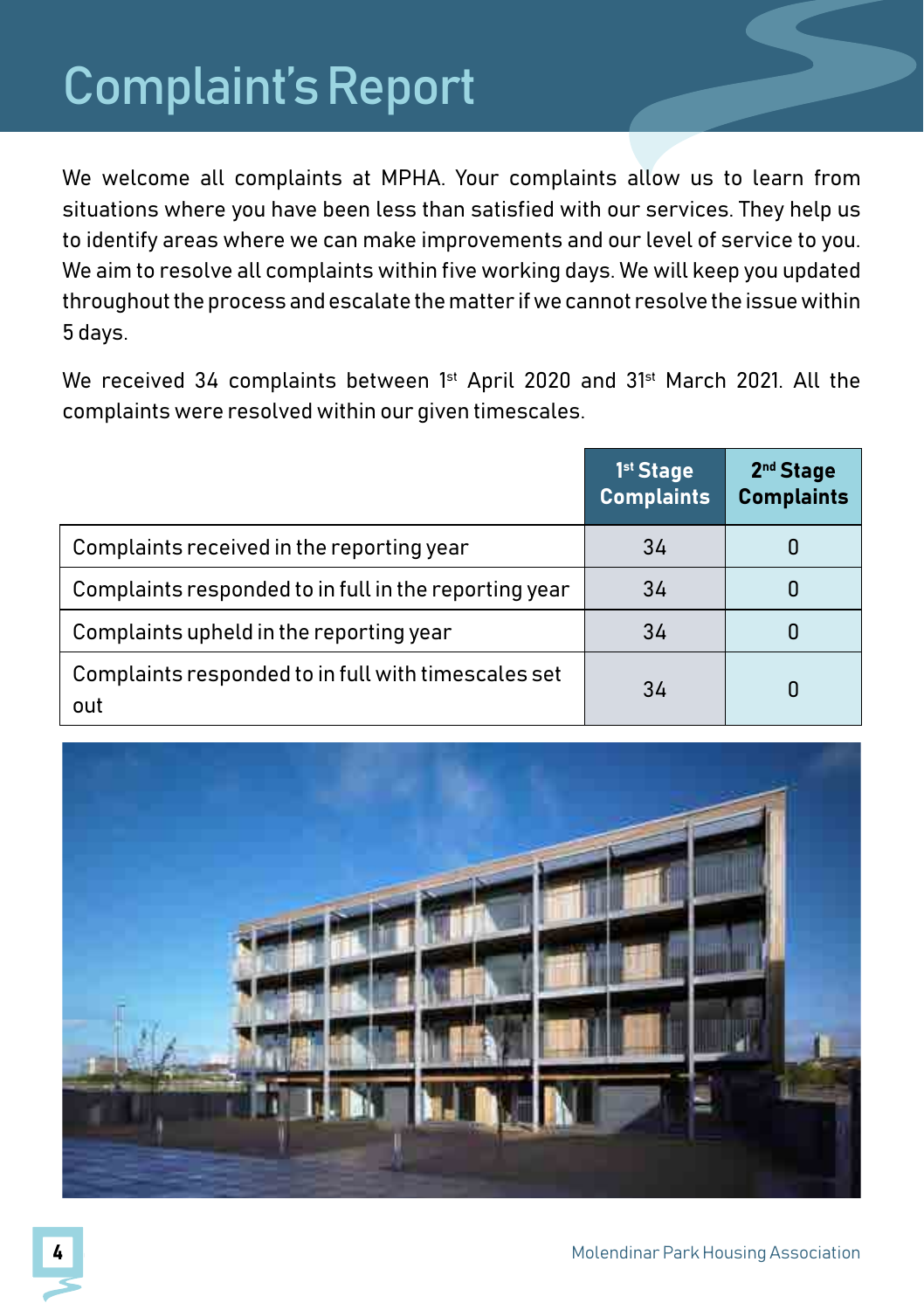## Tenants Satisfaction Survey

The Association commissioned Research Resource to carry out an interview led telephone Survey in October 2020. We use the information that the survey provides to ensure that the Association is meeting all its expectations and aspirations which we set out to deliver. We also use it to determine if there is a need for change and where that change may be required.

#### What did you tell us?

- $\nu$  99% were satisfied with being kept informed
- $\overline{V}$  97% were satisfied with participation opportunities
- $\sqrt{93\%}$  of our tenants were satisfied with overall service provided
- $\checkmark$  93% of our tenants were satisfied with the repair service
- $\nu$  89% were satisfied with the Association's contribution to the management of the neighbourhood
- 85% of our tenants said rent was good value for money
- ✔ 78% were satisfied with the quality of the home

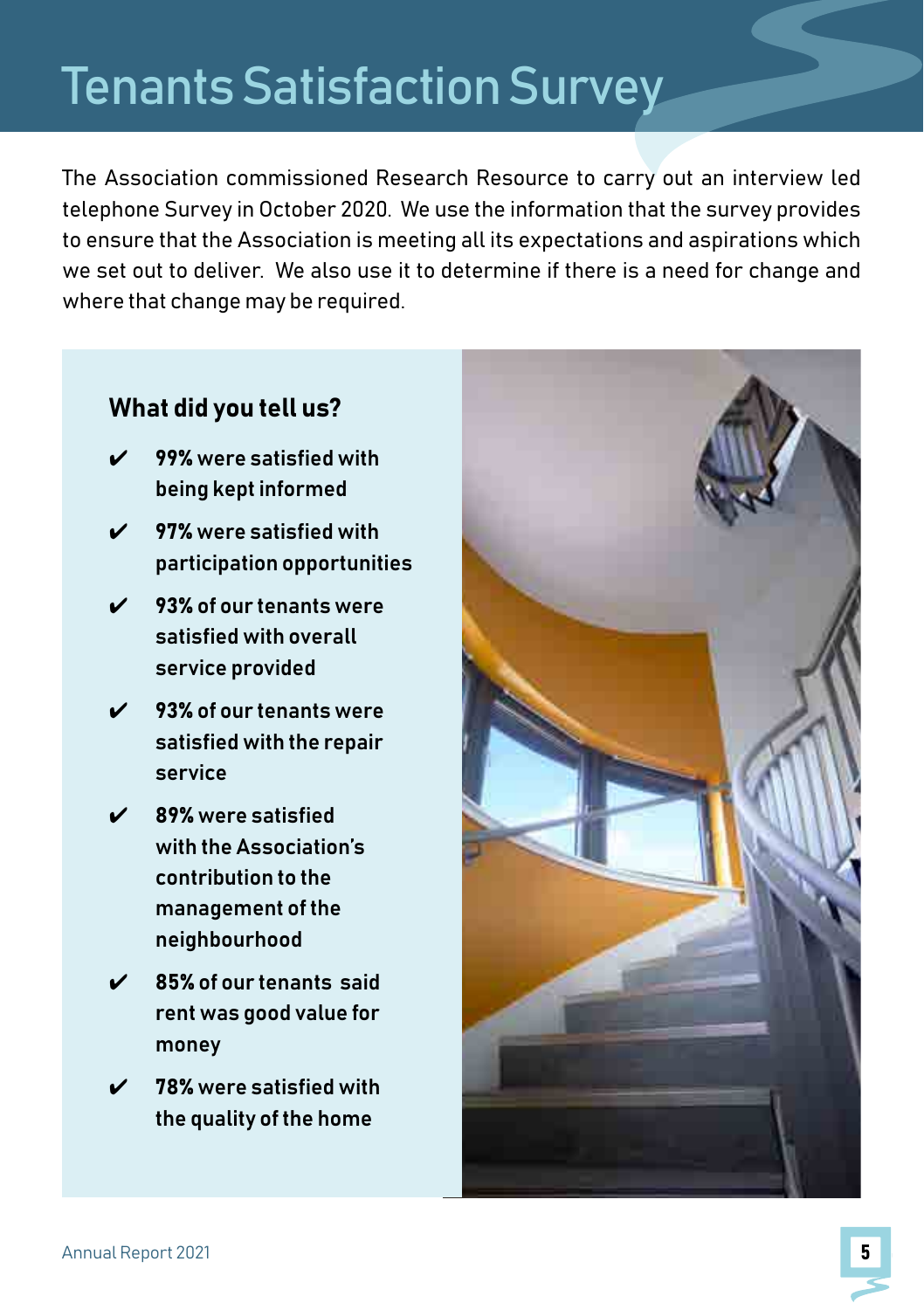## Housing Services Report

#### Allocations

At the end of March 2021, our managed stock was 496. This can be broken down to the following;

| Mainstream Housing         | 464 |
|----------------------------|-----|
| <b>Sheltered Housing</b>   | 32  |
| Wardens Flat               |     |
| Shared Ownership           | -81 |
| <b>Factored Properties</b> | 254 |

We had 230 waiting list applications on file as at the 31<sup>st</sup> March 2021. We allocated 24 properties throughout the year.

Rent arrears as at the end of March 2021 represented 3.03% of the Annual Rent Debit of £1,890,880. Rent lost due to houses being empty during 2020/2021 amounted to £7,633. This represents 0.40% of the annual rental income.

#### How your Rent is Spent Per Year

The Average Rent is £3,736 per year.

|                                             | £          |
|---------------------------------------------|------------|
| Administration and Housing Management Costs | 790,538    |
| Day to Day Repairs                          | 234,906    |
| Cyclical                                    | 251,965    |
| <b>Major Repairs</b>                        | 168.900    |
| Service Costs                               | 89,426     |
| <b>Housing property Depreciation</b>        | 386,164    |
| <b>Other Activities</b>                     | 17,441     |
| <b>Total Expenditure</b>                    | £1,939,340 |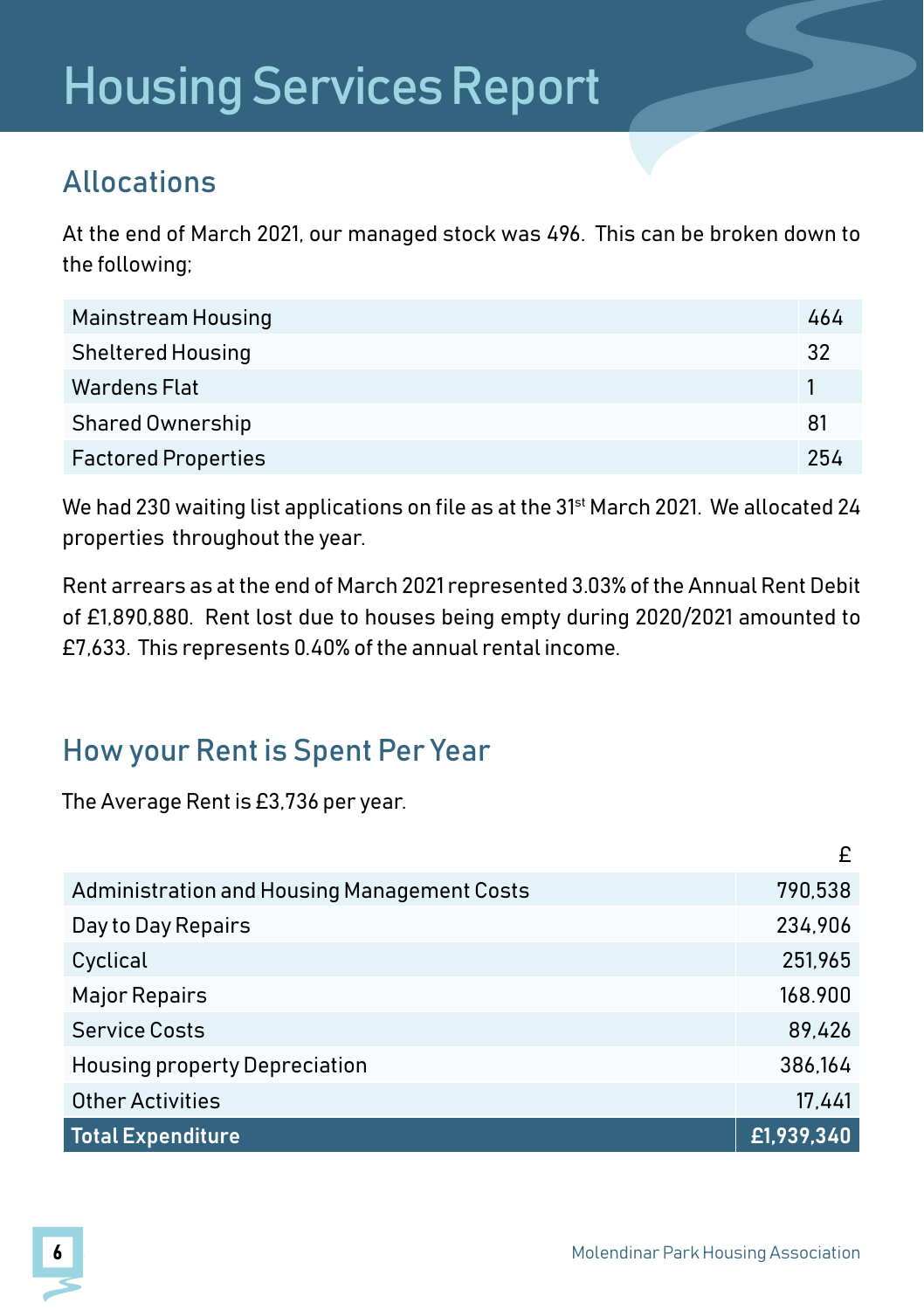## Maintenance Report

The Association continues to provide a same day repairs service.

In 2020/2021 a total of 906 day to day repairs were carried out at a cost of £234,906. All repairs were carried out in a timescale of 1.73 days.

An in-house survey was carried out asking all tenants "thinking about the last time you had a repair carried out how satisfied or dissatisfied with the repair service provided". 96.39% were satisfied with the repair service.

nants **"thinking about the last time**<br>**Saatisfied with the repair service**<br>Prvice.<br>ur investment and to this end we<br>which includes gas checks, smoke<br>ainter-work.<br>responsible for gas servicing and The Association recognises the need to protect our investment and to this end we carry out Annual maintenance on all properties which includes gas checks, smoke alarm maintenance, gutter cleaning and cyclical painter-work.

James Frew Ltd continues to be the contractor responsible for gas servicing and central heating repairs.

## Adaptations

The Association is committed to meeting tenants' needs and to provide adaptations, where possible, so that tenants can enjoy independence, privacy and dignity.

The Association received £33,187 from Glasgow City Council to enable adaptation work to be carried out in tenant's homes. These adaptations ranged from installing level access showers and over bath showers to fitting handrails and widening doors.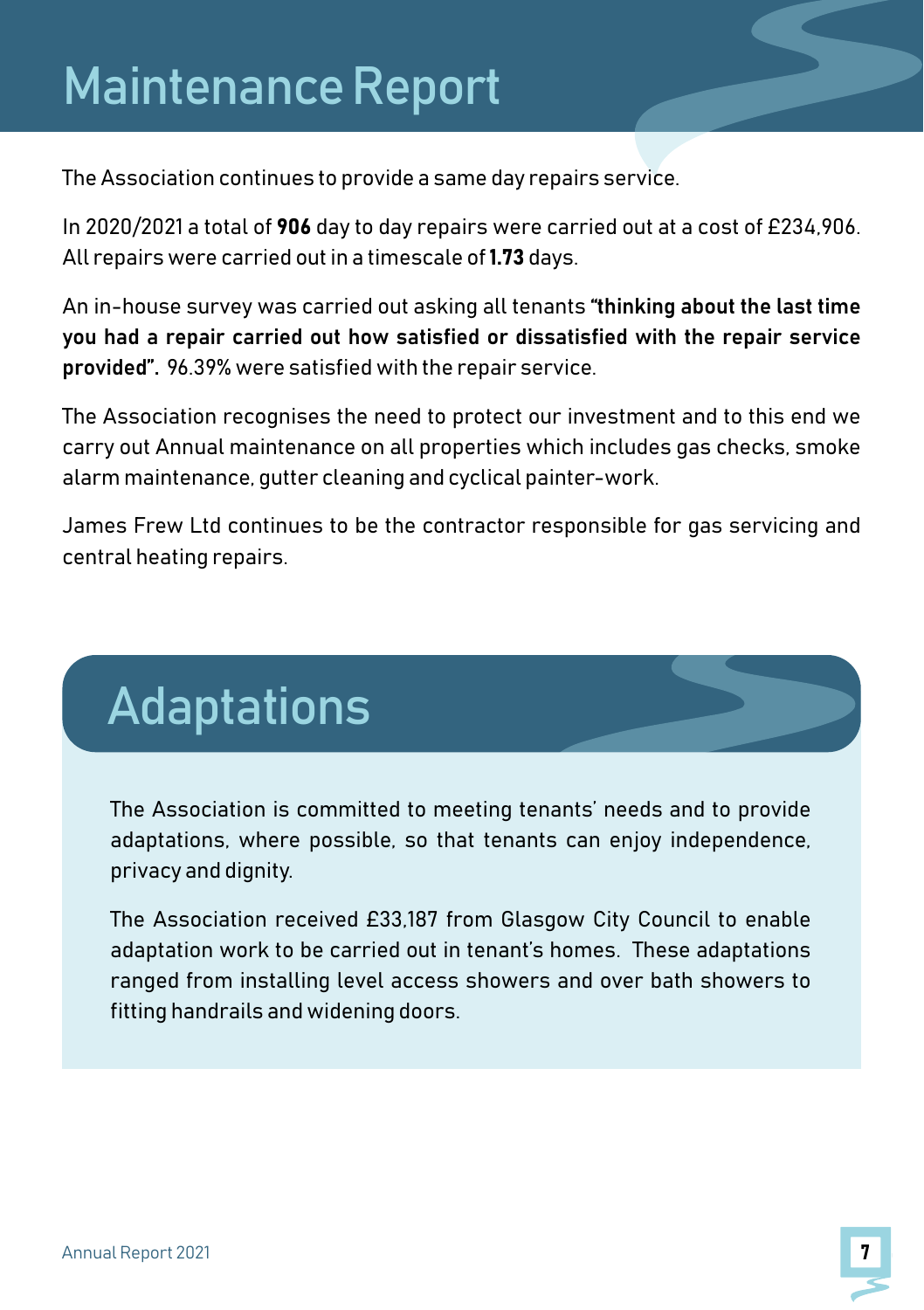## Finance

#### Finance Summary Year Ended 31 March 2021

Notes

#### Income & Expenditure

#### Income

| <b>From Lettings</b>         | 2.389.075 |  |
|------------------------------|-----------|--|
| <b>From Other Activities</b> | 11.623    |  |
|                              | 2.400.698 |  |

#### Expenditure

| Administration & Housing Management Costs      | 790.538   | Includes Bad Debts   |
|------------------------------------------------|-----------|----------------------|
| Day to Day Repairs                             | 234.906   |                      |
| Cyclical                                       | 251,965   |                      |
| <b>Major Repairs</b>                           | 168,900   |                      |
| <b>Service Costs</b>                           | 89.426    |                      |
| <b>Housing Property Depreciation</b>           | 386,164   |                      |
| Other activities                               | 17,441    |                      |
|                                                | 1,939,340 |                      |
|                                                |           |                      |
| <b>Operating Surplus</b>                       | 461,358   |                      |
| Gain on sale of assets                         | 9,996     |                      |
|                                                |           | Includes Pension     |
| Interest Received                              | 2,737     | Asset Income         |
|                                                |           | Includes Pension     |
| Interest Payable                               | (11, 453) | Obligations interest |
| Surplus for year                               | 462.638   |                      |
|                                                |           |                      |
| Actuarial Gain in respect of Pension Scheme    | (325,000) |                      |
|                                                |           |                      |
| <b>Total Comprehensive Income For The Year</b> | 137,638   |                      |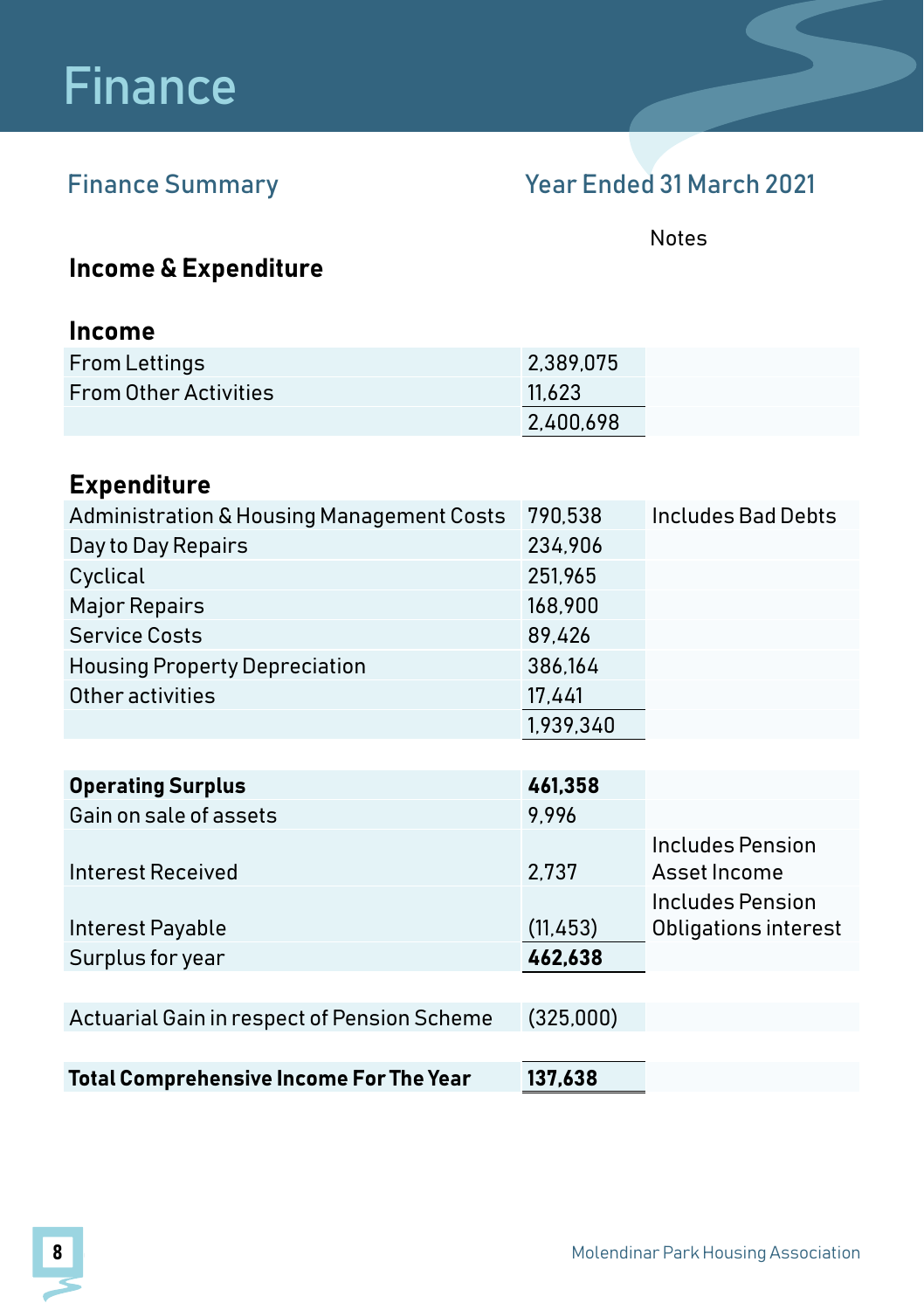## Finance

### Finance Summary Year Ended 31 March 2021

#### Balance Sheet

| Fixed Assets:                         | <b>Housing Properties b/f</b> | 19,006,862    |
|---------------------------------------|-------------------------------|---------------|
|                                       | Depreciation                  | (6, 133, 206) |
|                                       | Additions                     | 230.411       |
|                                       | <b>Disposals</b>              | (90, 756)     |
|                                       |                               | 13,013,311    |
|                                       | Other Assets                  | 71.823        |
|                                       |                               | 13.085.134    |
|                                       |                               |               |
| <b>Net Current Assets</b>             |                               | 863.805       |
| Liabilities due in more than 1 year   |                               | (2,382,971)   |
| Deferred Income: Social Housing Grant |                               | (6, 294, 718) |
| Pension Liability                     |                               | (266,000)     |
| <b>Net Assets</b>                     |                               | 5,005,250     |
|                                       |                               |               |
| Share Capital                         |                               | 50            |
| Revenue Reserves                      |                               | 5.005.200     |
| <b>Equity</b>                         |                               | 5,005,250     |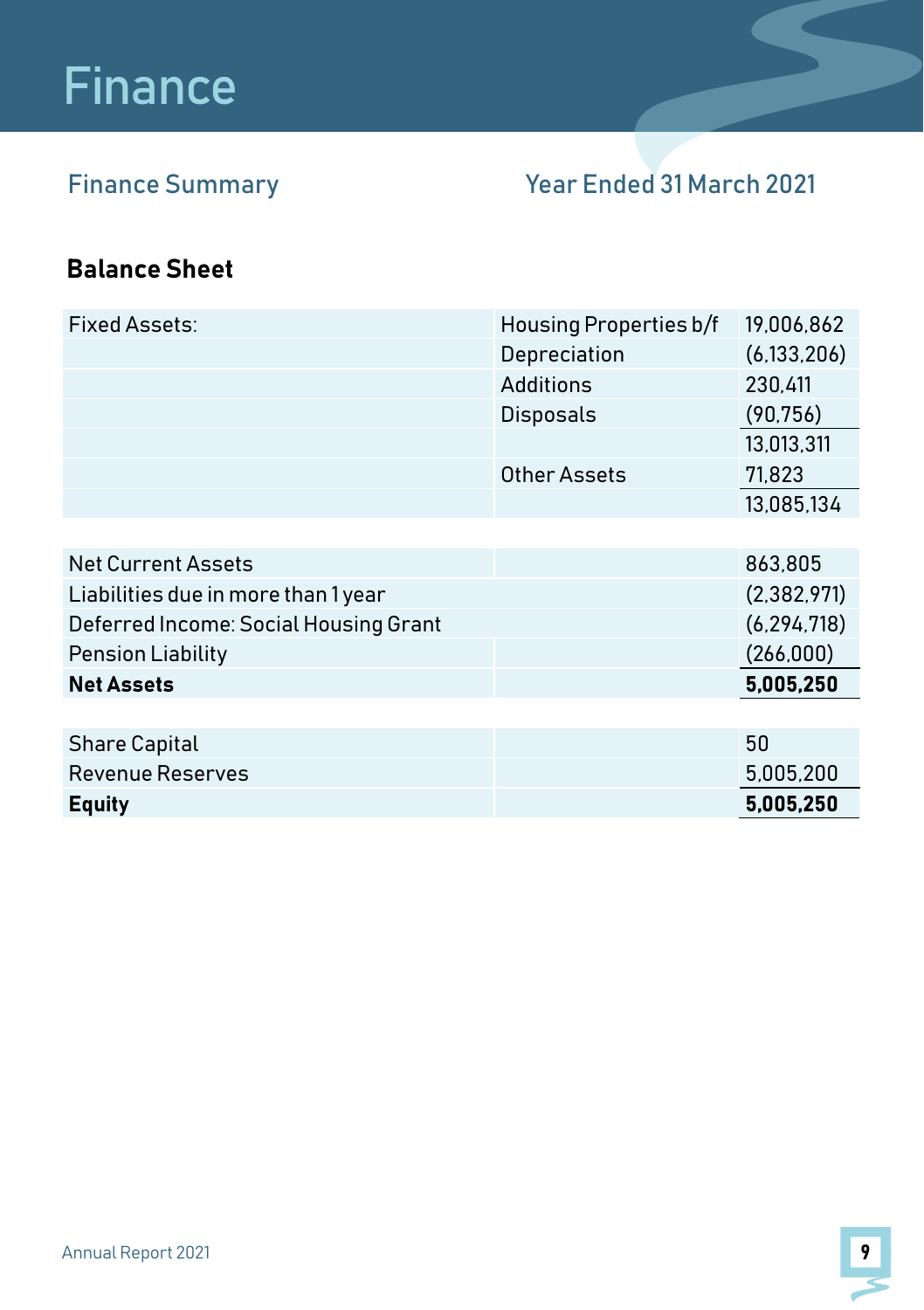## Finance

### How Your Financial Cash Resources Were Spent

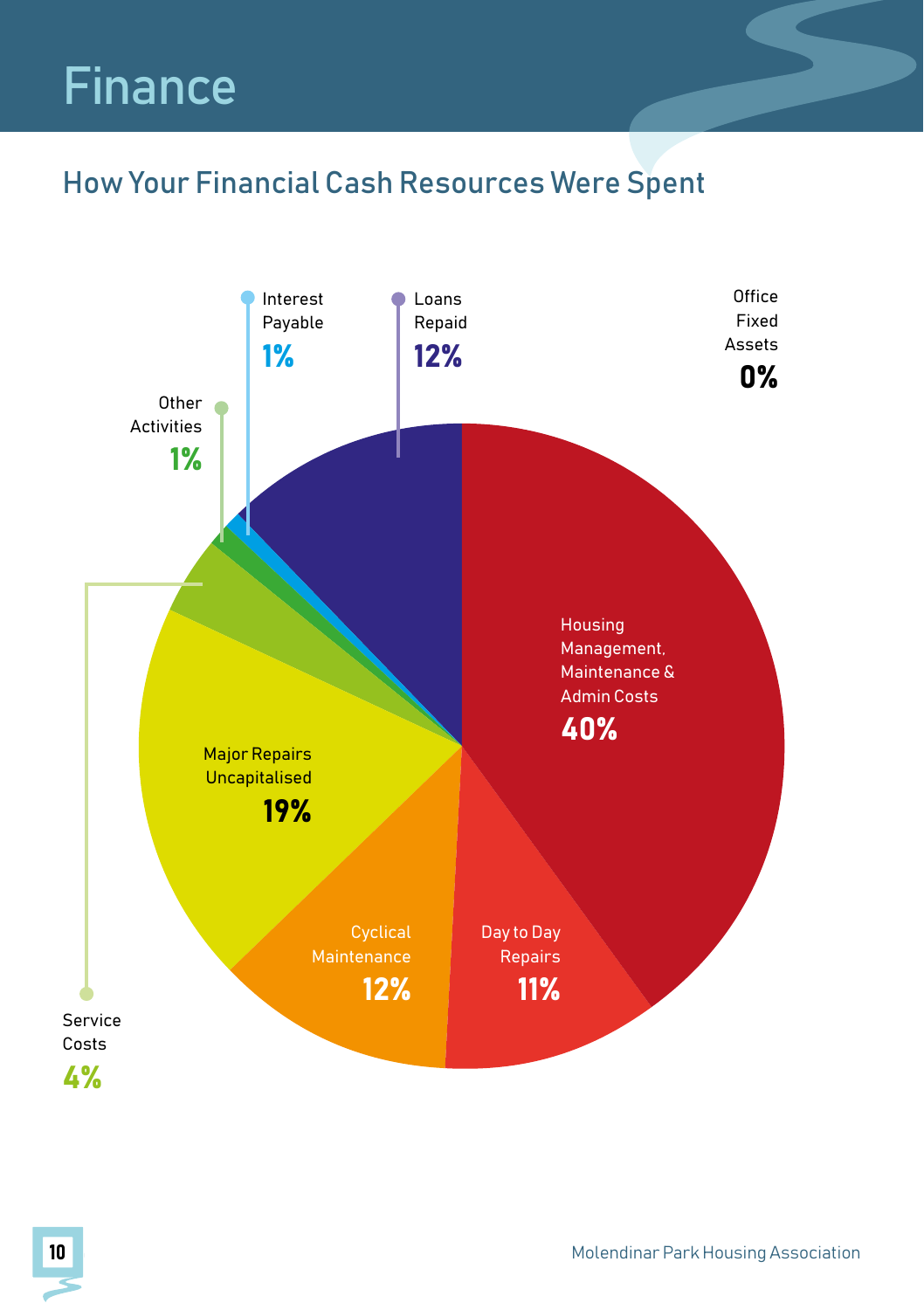## Management & Staff

## as at 31st March 2021

#### **Committee**

| Andrew Scott (Chairperson)       |
|----------------------------------|
| Frank Sheeran (Vice Chairperson) |
| <b>Brian Johnston</b>            |
| Mark Johnston                    |
| Paul Mann                        |
| Catherine Meighan                |
| Caroline McKinlay                |
| Margaret O'Donnell               |
| Angela Wood                      |

#### Staff

| Julie Smillie   | Director                         |
|-----------------|----------------------------------|
| Scott Rae       | Asset Manager                    |
| Yvonne McDonald | <b>Senior Housing Officer</b>    |
| David Crosbie   | Maintenance Officer              |
| Jayne Lundie    | Corporate Services Officer       |
| Morag Henry     | <b>Senior Housing Assistant</b>  |
| Lindsay Gibb    | Asset Compliance Officer         |
| David McCabe    | <b>Customer Services Officer</b> |
| Molly Forrester | Housing Assistant                |